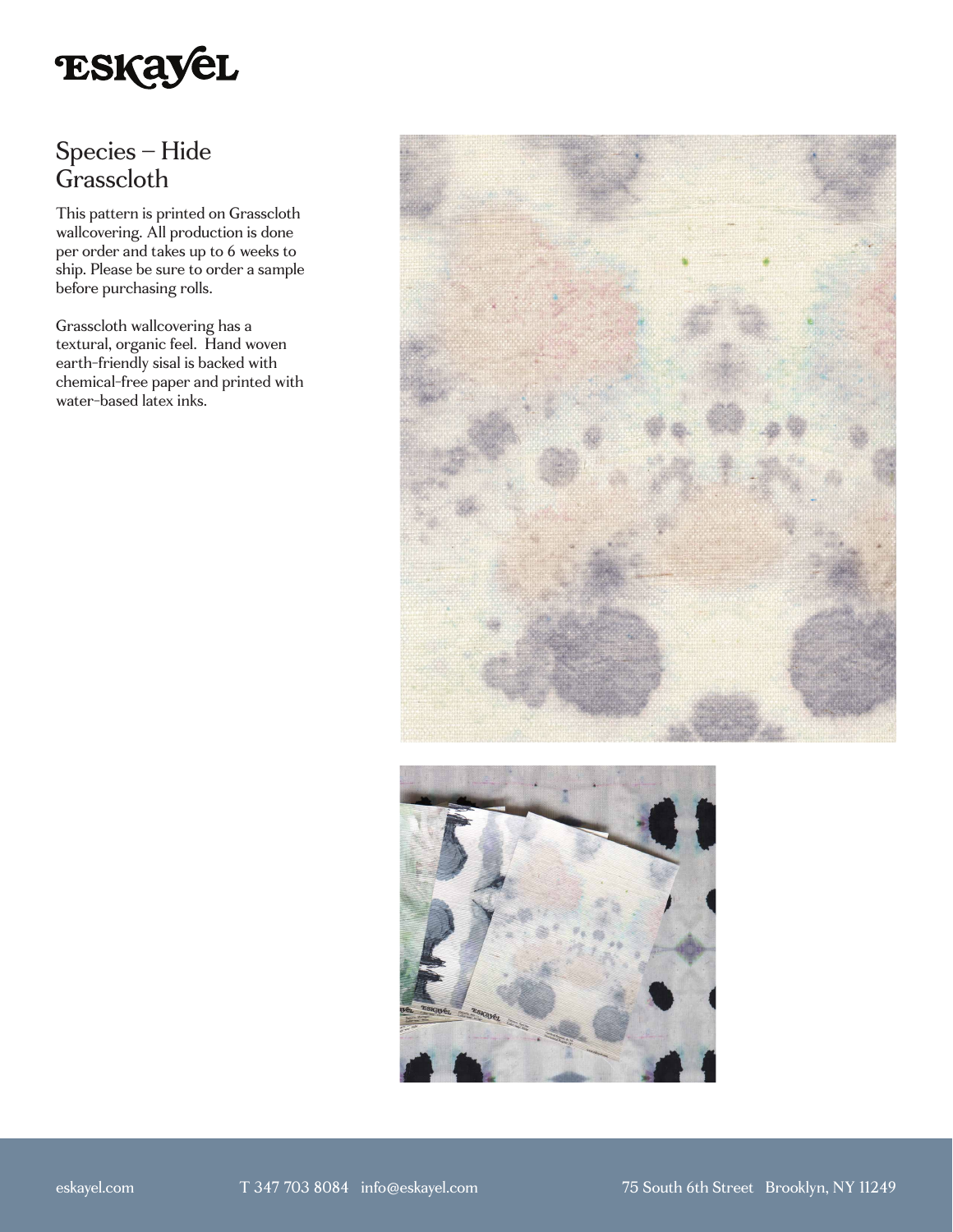

| Vertical Repeat   | 41.75"                                       |
|-------------------|----------------------------------------------|
| Horizontal Repeat | 11"                                          |
| Roll Width        | 33"                                          |
| Roll Length       | 15' Printed continuously up to a triple roll |

| Pricing           | Sold by the roll                                                               |
|-------------------|--------------------------------------------------------------------------------|
| Selvage           | l" paper comes untrimmed                                                       |
| Sample Size       | 7" x 10" **If you are unsure of color please order a sample before purchasing. |
| Large Sample Size | $33'' \times 24''$                                                             |

| Wallpaper Type | Grasscloth                                                                                      |
|----------------|-------------------------------------------------------------------------------------------------|
| Material       | Sisal grasscloth backed with chemical free paper                                                |
| Print Method   | Digital latex water-based ink                                                                   |
| Lead Time      | 4-7 weeks **Rush Service subject to availability. Rush fee does not include expedited shipping. |

| Care          | Vacuum only - do not dampen                                                                                                                                                                                                                                                                             |
|---------------|---------------------------------------------------------------------------------------------------------------------------------------------------------------------------------------------------------------------------------------------------------------------------------------------------------|
| Fire Rating   | Class A (ASTM E84)                                                                                                                                                                                                                                                                                      |
| Color & Scale | We always strive for color accuracy but please note that colors shown on the website are a repre-<br>sentation only. Please refer to the actual product sample. ** Also due to varying ink/print systems<br>wallpapers and fabrics of the same pattern are not always an exact match in color or scale. |
| Made In       | USA                                                                                                                                                                                                                                                                                                     |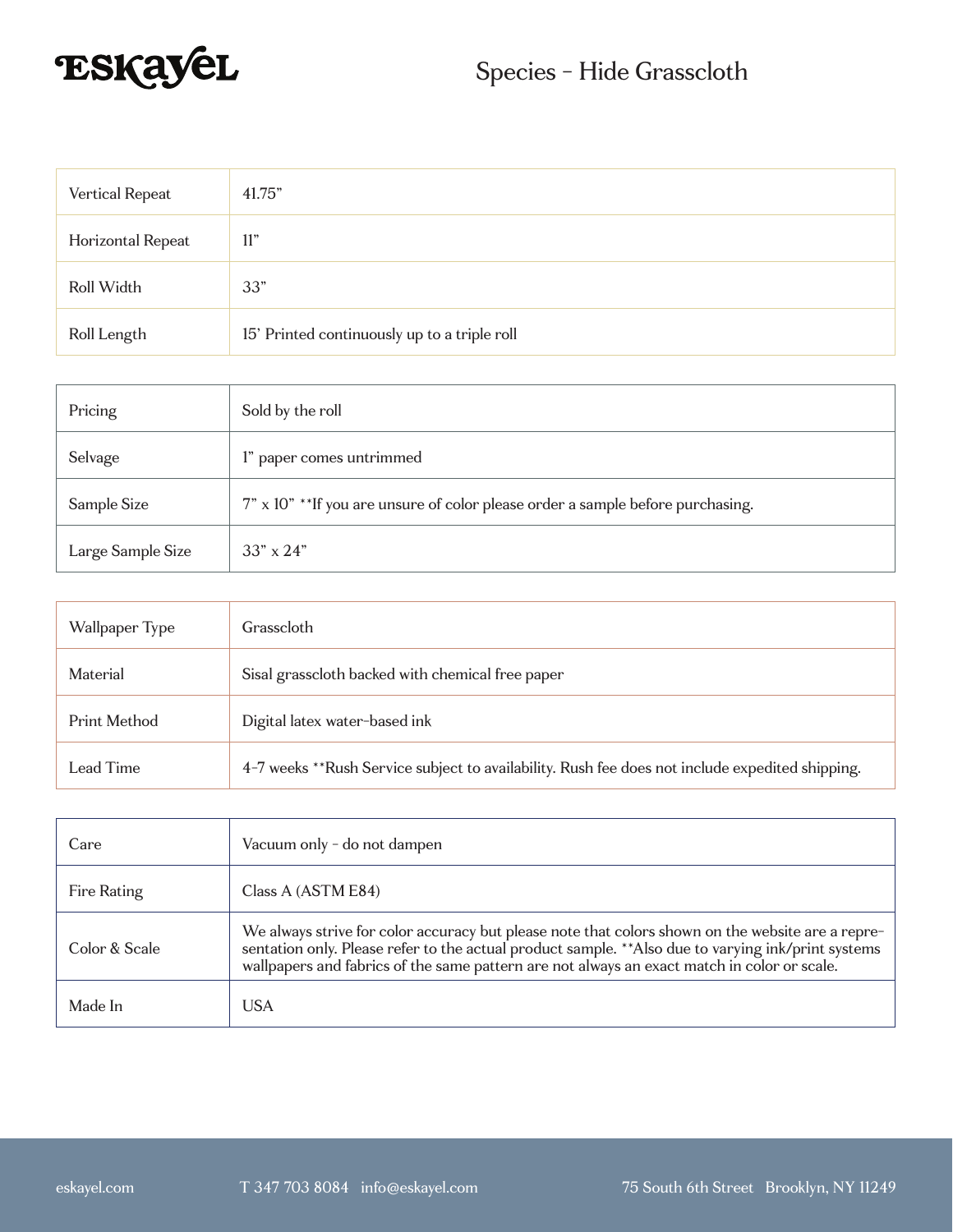

Species - Hide Grasscloth

8' tall x 9' long wall pictured below in Species — Hide Grasscloth

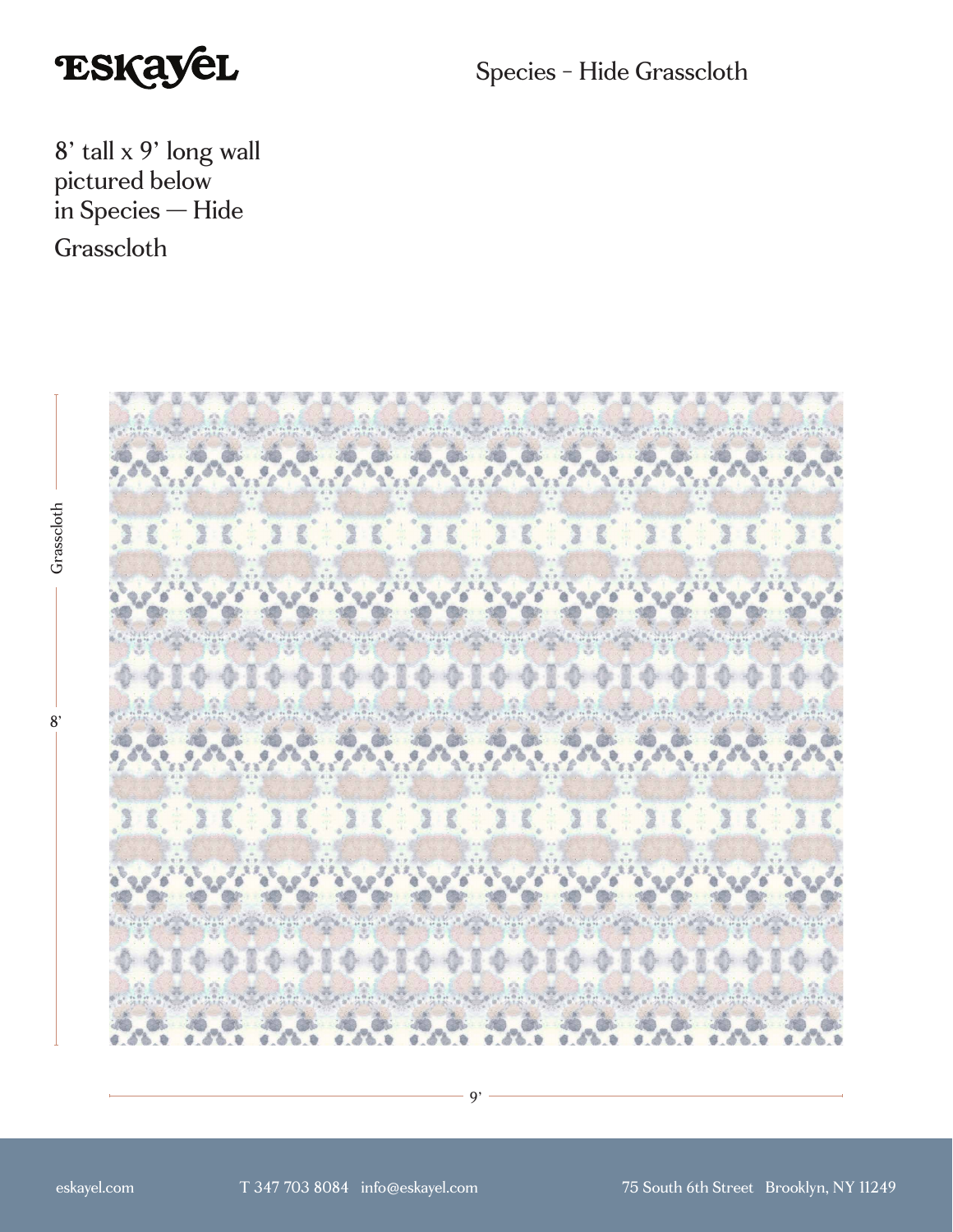

### Installation Guide

#### How to Measure the Amount of Paper to Order

\*\*We always recommend confirming quantities with your wallpaper installer prior to ordering.

We recommend measuring with a yardstick or steel tape measure. Make your measurements in feet and round off to the next half foot or foot. Measure the wall height from the floor to the ceiling, excluding any baseboards or moldings. Then measure the length of the wall without deducting for windows or doors (this will leave you extra wallpaper in case you may need it). Multiply the two measurements to find the surface area of the wall.

Single rolls of this paper are 15 feet long and 33 inches wide. 1 roll covers about 40 square feet. To find the number of rolls needed to cover your wall, multiply the height and the width of the wall by rounding up each length to the nearest foot. Then divide by 40.

Example: For a wall that is 10 feet 6 inches high by 14 feet 4 inches long. Round up and multiply 11 feet by 15 feet to get 165 square feet. Divide 165 by 40 and you will get 4.125. In this case you will need 5 rolls.

If the number divides out to be .5 or above, you will need to add one more roll to be safe. If you were to get 2.4, 3 rolls would be enough, but if you get 2.5 to 3.4, you will need 4 rolls.

Please feel free to contact us anytime for assistance in finalizing your calculation.